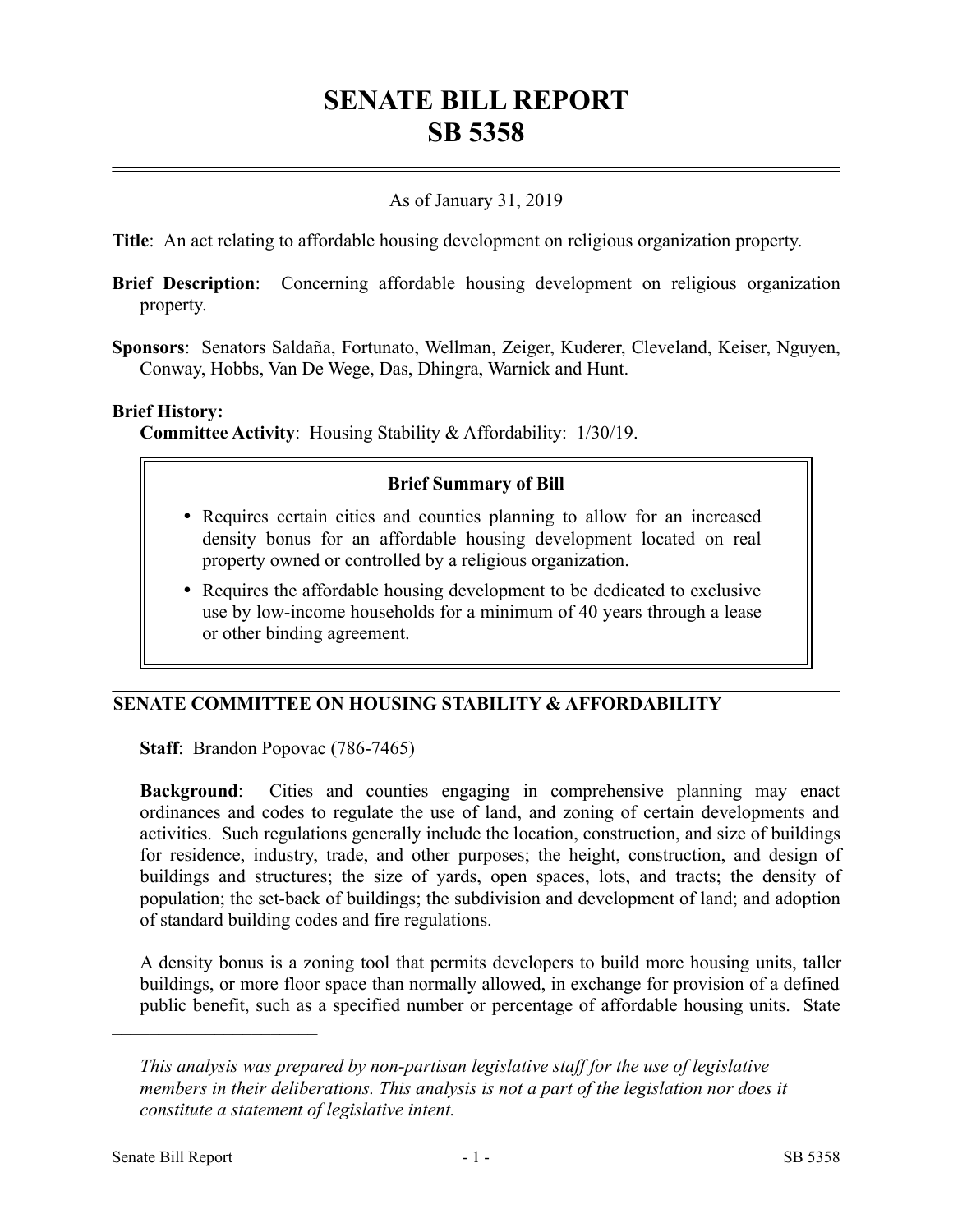law allows for density bonuses to be provided as a local option as part of an affordable housing incentive program.

**Summary of Bill**: Any city planning, or any city or county fully planning under the Growth Management Act (GMA) with a population of more than 125,000, must allow an increased density bonus consistent with local needs for any affordable housing development of any single-family or multiple-family residence located on real property owned or controlled by a religious organization. The affordable housing development must be set aside for and occupied exclusively by low-income households for at least 40 years by a lease or other binding legal obligation even if the religious organization no longer owns the property. The development must agree not to discriminate based on a list of demographic factors, including creed, disability, and sexual orientation. Developments that are created within a city or county fully planning under GMA must be located within an urban growth area or a limited area of more intensive rural development.

A religious organization developing affordable housing must agree to pay fees, mitigation costs, and other charges and is encouraged to work with the local transit agency to ensure appropriate transit services are provided. Any religious organization that has already developed an affordable housing development is subject to the provisions of this act for purposes of preserving or modifying the development.

Affordable housing development is defined as housing in which 100 percent of proposed or existing units are set aside for or occupied by low-income households whose income is less than 80 percent of the median family income, and the sales price or rent amount may not exceed 30 percent of the income limit for the low-income housing unit.

### **Appropriation**: None.

**Fiscal Note**: Available.

### **Creates Committee/Commission/Task Force that includes Legislative members**: No.

**Effective Date**: Ninety days after adjournment of session in which bill is passed.

**Staff Summary of Public Testimony**: PRO: There is very little property available for developing housing, but some religious organizations have prime property available for such development. The faith community is trying to address the issue of housing and homelessness, and we need to allow this community to be able to help facilitate the building of housing. The bill seems like an easy way for the nonprofit sector to be able to put housing in as quickly as possible.

The increased density bonus requirement will incentivize religious organizations that either have existing housing or want to build housing to do so. The bill helps compel that cooperation and engagement between the cities and their faith communities. We do not know how many churches are going to be interested in developing affordable housing, so administrative language may need to be added to allows cities to develop policies to implement the provisions of the bill.